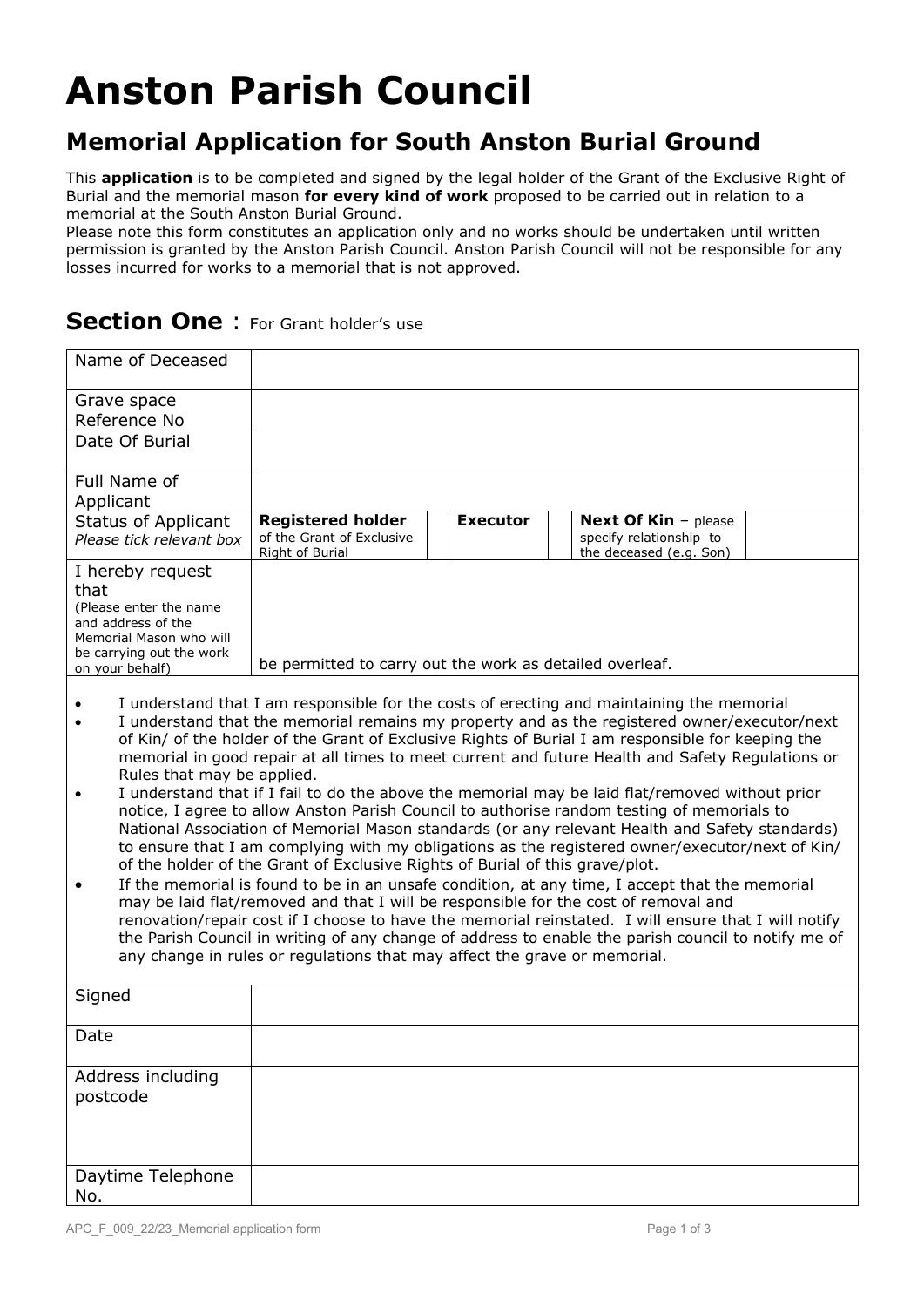### **Section Two:**

To be completed by the memorial mason who will be carrying out work, of any kind, on a memorial, or erecting a memorial at the South Anston Burial Ground.

#### **Description of work:** *Please tick box as appropriate and provide details*

- □ Additional Inscription
- ❑ Repair work
- □ Erection of Headstone
- □ Placing of Cremation Stone

#### **Description :**

#### **Memorial Material:**

It is the policy of the Anston Parish Council to maintain the Burial Ground as a lawned cemetery and so only monumental headstones are allowed to be placed on grave sides. Vases and other tributes are not allowed.

| Type and colour of stone and<br>details of fittings<br>e.g. granite, NAMM approved anchorage system<br>etc)      |  |
|------------------------------------------------------------------------------------------------------------------|--|
| Type of decorative features if any<br>e.g. flower holder, photograph                                             |  |
| <b>Size</b><br>please give full dimensions of proposed memorial<br>but please note that maximum dimensions apply |  |

### ❑ **I enclose a sketch / photograph of the proposed memorial / inscription**

**Proposed Inscription** – no inscriptions (apart for grave number) are allowed on the back of a memorial

#### **I confirm that** (please tick all relevant boxes) **:**

- ❑ The memorial will be manufactured and erected to the current minimum National Association of Memorial Mason (NAMM) standards. In the case of headstones this will include a NAMM approved anchor system conforming to BS8415.
- ❑ All work carried out on the memorial (e.g. removal for additional inscription or other repair work) will meet current minimum NAMM standards and in the case of a headstone will include a NAMM approved anchor system.
- ❑ I/we agree to be responsible for any damage caused to Parish Council property or to surrounding memorials, turf etc. caused by the negligence of myself, my workmen and or/any subcontractor employed by me, and confirm we have appropriate (minimum of £5 million) public liability insurance in place.
- $\square$  I/we agree to remove all unused materials / rubbish and to leave the area in a neat and tidy state.
- $\Box$  I/we agree not to carry out any work on site while a funeral is in progress.
- $\Box$  I / we confirm that the applicant has seen and approved the specifications as detailed in this application.
- ❑ I/we have explained to the legal holder of the Grant of Exclusive Rights of Burial that the memorial remains their property and that they are responsible for keeping it in good and safe condition to current industry and general Health and Safety standards at all times.
- $\Box$  I/we have advised the owner to consider insuring the memorial against accidental damage and vandalism.

| <b>Signed</b>                           |  |
|-----------------------------------------|--|
| <b>Full Name of Signatory</b>           |  |
| <b>Date</b>                             |  |
| <b>Name &amp; Address of</b><br>Company |  |